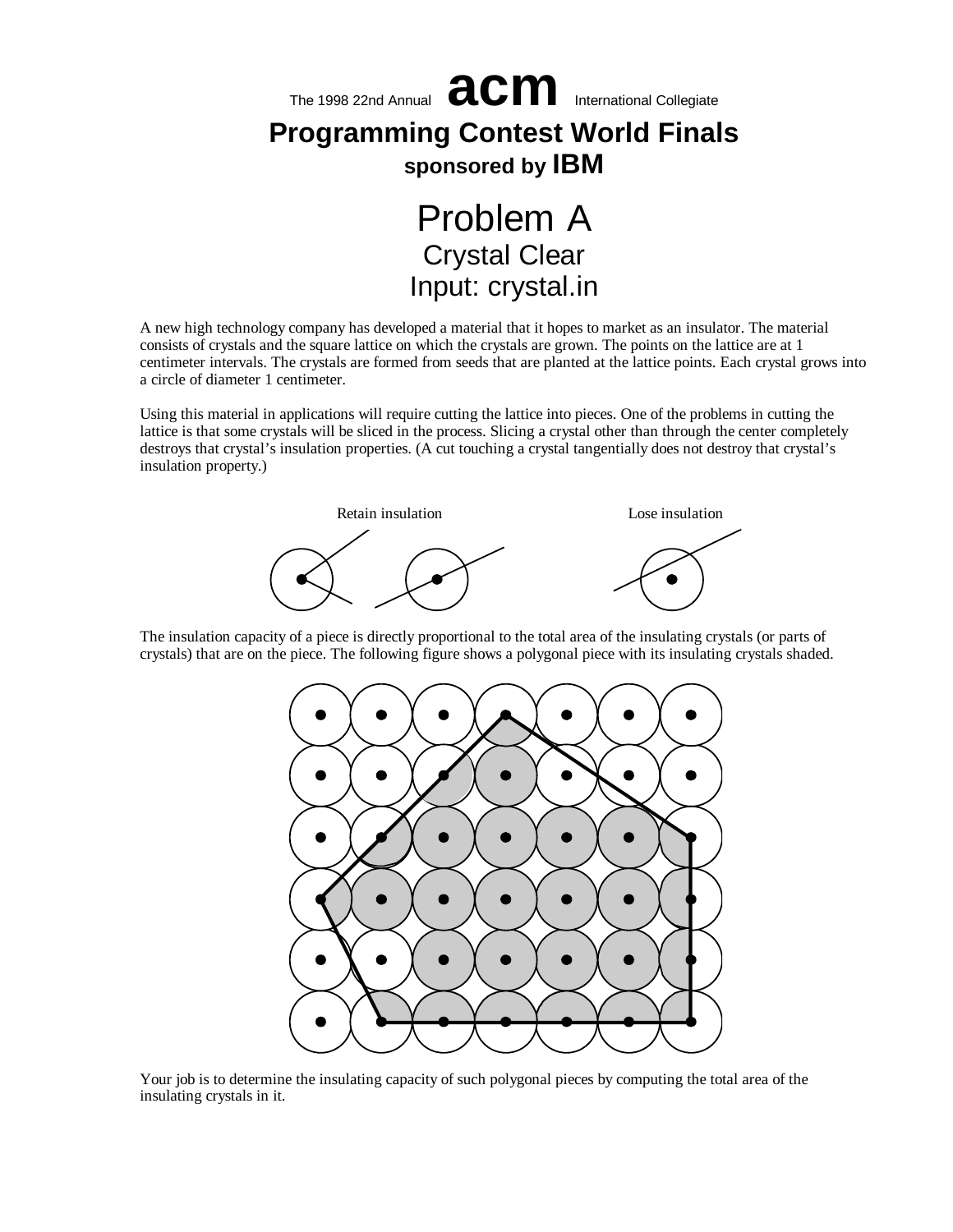# **Input**

The input consists of a sequence of polygon descriptions. Each description consists of a positive integer *n*  $(3 \le n \le 25)$  representing the number of vertices, followed by *n* pairs of integers. Each pair is the *x* and *y* coordinates of one vertex of the polygon. (The coordinate system is aligned with the lattice such that the integer coordinates are precisely the lattice points.)

Vertices of each polygon are given in clockwise order. No polygon will be degenerate. No coordinate will be larger than 250 in absolute value.

The input is terminated by zero for the value of *n*.

# **Output**

0

For each polygon, first print its number ("Shape 1", "Shape 2", etc.) and then the area of the insulating crystals in cm<sup>2</sup>, exact to three digits to the right of the decimal point.

The following sample corresponds to the previous illustration.

| <b>Sample Input</b> | <b>Output for the Sample Input</b>         |  |  |
|---------------------|--------------------------------------------|--|--|
| 5                   | Shape 1                                    |  |  |
| 0 <sub>2</sub>      | Insulating area = $15.315$ cm <sup>2</sup> |  |  |
| $3\overline{5}$     |                                            |  |  |
| 6 3                 |                                            |  |  |
| 60                  |                                            |  |  |
| $1\quad0$           |                                            |  |  |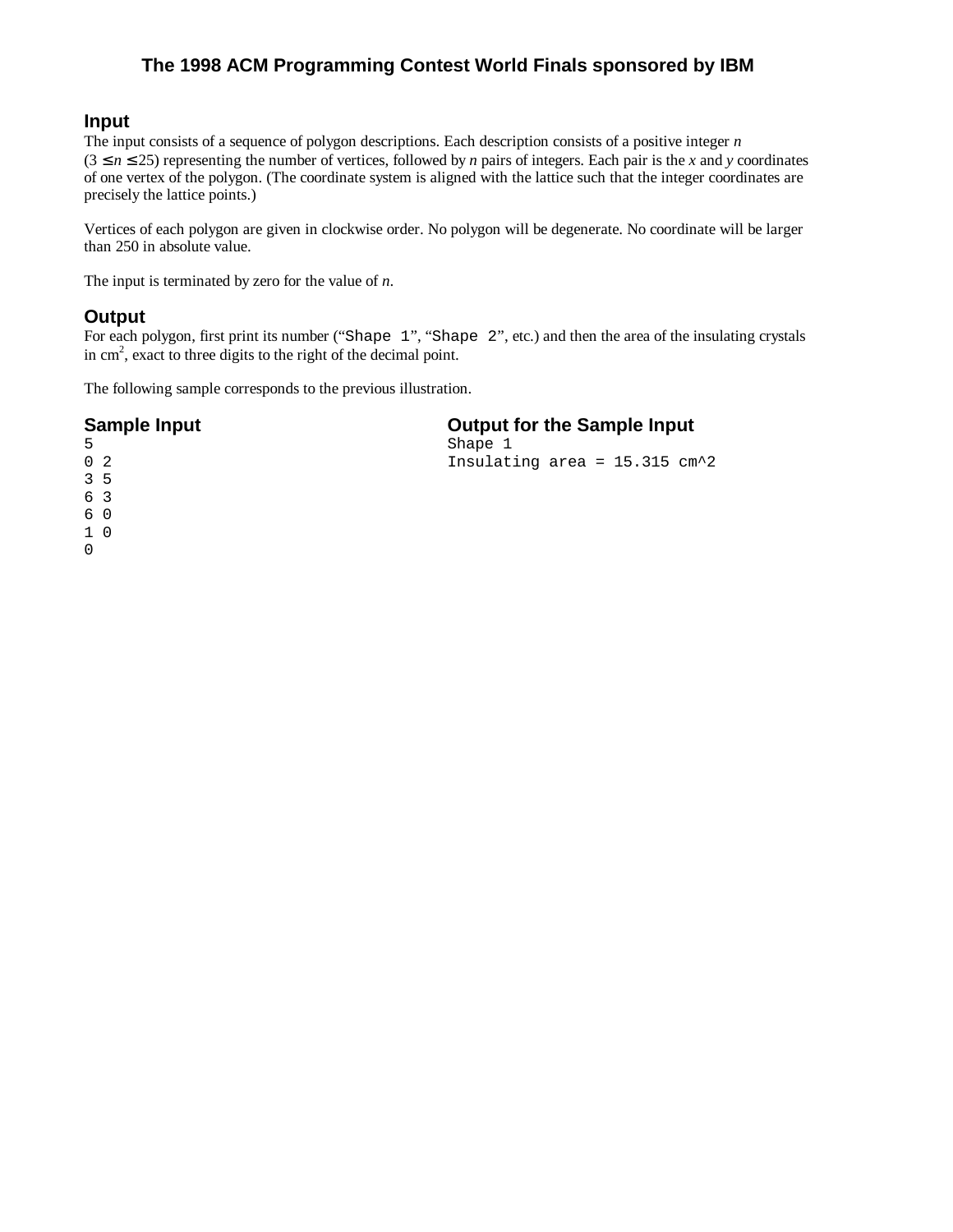

Your job is to write a program that plans airplane flights. Each flight consists of a series of one or more legs. Your program must choose the best altitude for each leg to minimize the amount of fuel consumption during the trip.

The airplane has a fixed airspeed, given by the constant VCRUISE, and a most-efficient cruising altitude, AOPT. When flying at altitude AOPT, fuel consumption in gallons per hour is given by GPHOPT. When flying at an altitude that is different from AOPT, fuel consumption increases by GPHEXTRA for each 1000 feet above or below AOPT. The flight starts and finishes at an altitude of 0. Each 1000 foot climb burns an extra amount of fuel given by CLIMBCOST (there is no reduction in fuel consumption when you descend). Make the approximation that all climbing and descending is done in zero time at the beginning of each flight leg. Thus each leg is flown at a constant airspeed and altitude. For this problem, the airplane characteristics are given by the following constants:

| <b>VCRUISE</b>   |             | 400 knots (a knot is one nautical mile per hour) |
|------------------|-------------|--------------------------------------------------|
| <b>AOPT</b>      | 30,000 feet |                                                  |
| <b>GPHOPT</b>    |             | 2000 gallons per hour                            |
| <b>GPHEXTRA</b>  |             | 10 gallons per hour for each 1000 feet           |
| <b>CLIMBCOST</b> |             | 50 gallons per 1000 feet of climb                |

Before each flight, you are given the length of each leg and the tailwind expected for each leg. A positive tailwind increases the airplane's speed over the ground, and a negative tailwind decreases its speed over the ground. For example, if airspeed is 400 knots and the tailwind is -50 knots, speed over the ground is 350 knots.

By policy, altitude for each leg must be some integer multiple of 1000 feet, between 20,000 and 40,000 feet, inclusive. Your program must compute the best altitude for each leg to minimize overall fuel consumption for the trip, and must compute the fuel required for the trip.

#### **Input**

The first line contains an integer N, representing the number of flights you are required to plan. Each flight consists of the following input lines:

The first input line in a flight contains an integer K  $(0 \lt K \lt 10)$ , representing the number of legs in the flight. The next K input lines each contain the following three integers:

- (1) The length of the leg, in nautical miles
- (2) The expected tailwind at 20,000 feet, in knots
- (3) The expected tailwind at 40,000 feet, in knots

The expected tailwind at altitudes between 20,000 and 40,000 feet is computed by linear interpolation. For example, the expected tailwind at 30,000 feet is halfway between the expected tailwind at 20,000 feet and the expected tailwind at 40,000 feet.

## **Output**

Your program must produce one output line for each flight. The output line must contain the flight number (counting from the beginning of the problem), the chosen altitude for each leg (in thousands of feet), and the fuel required for the trip (in gallons, to the nearest gallon).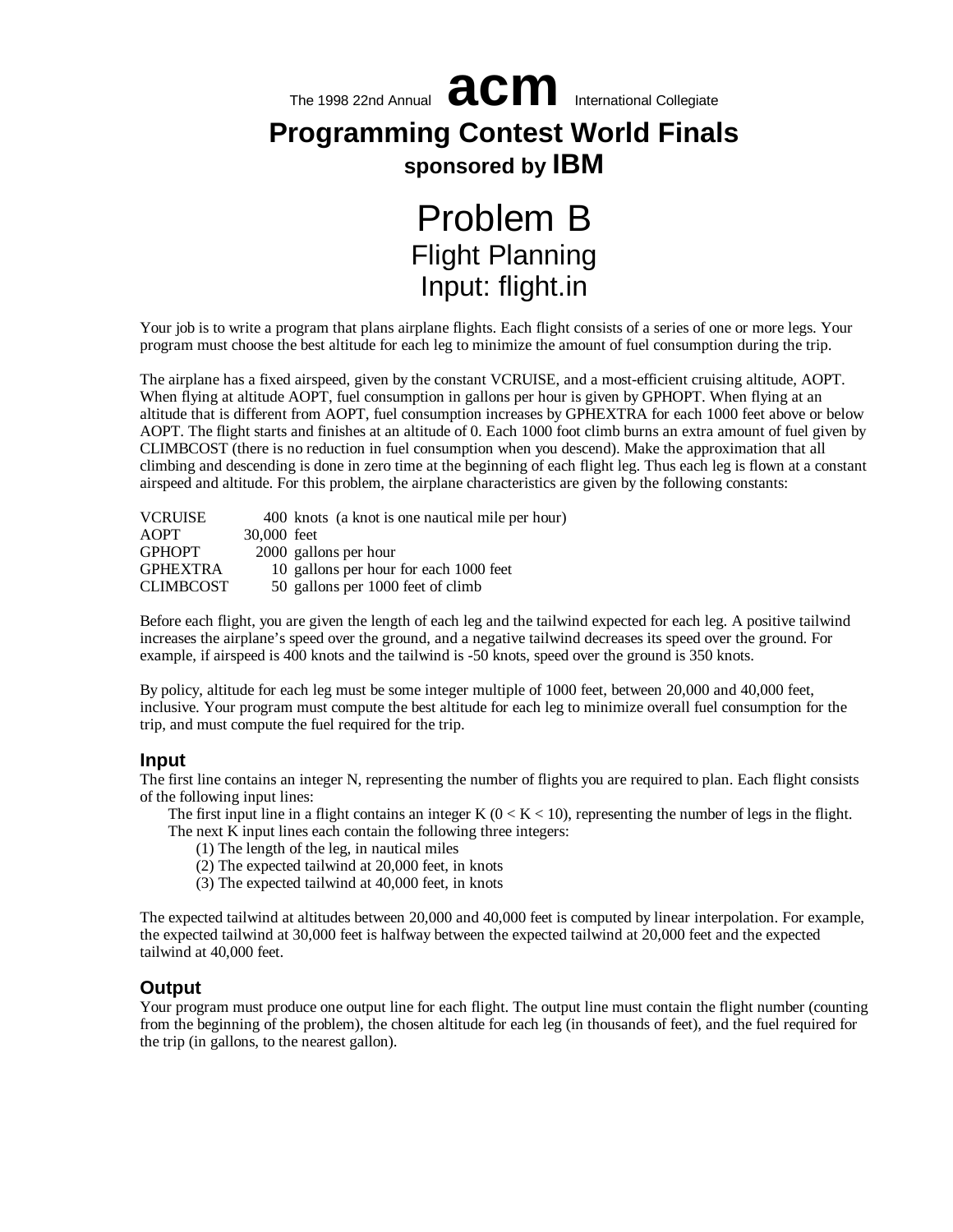# **Sample Input Output for the Sample Input**

Flight 1: 35 30 13985 Flight 2: 20 30 40 23983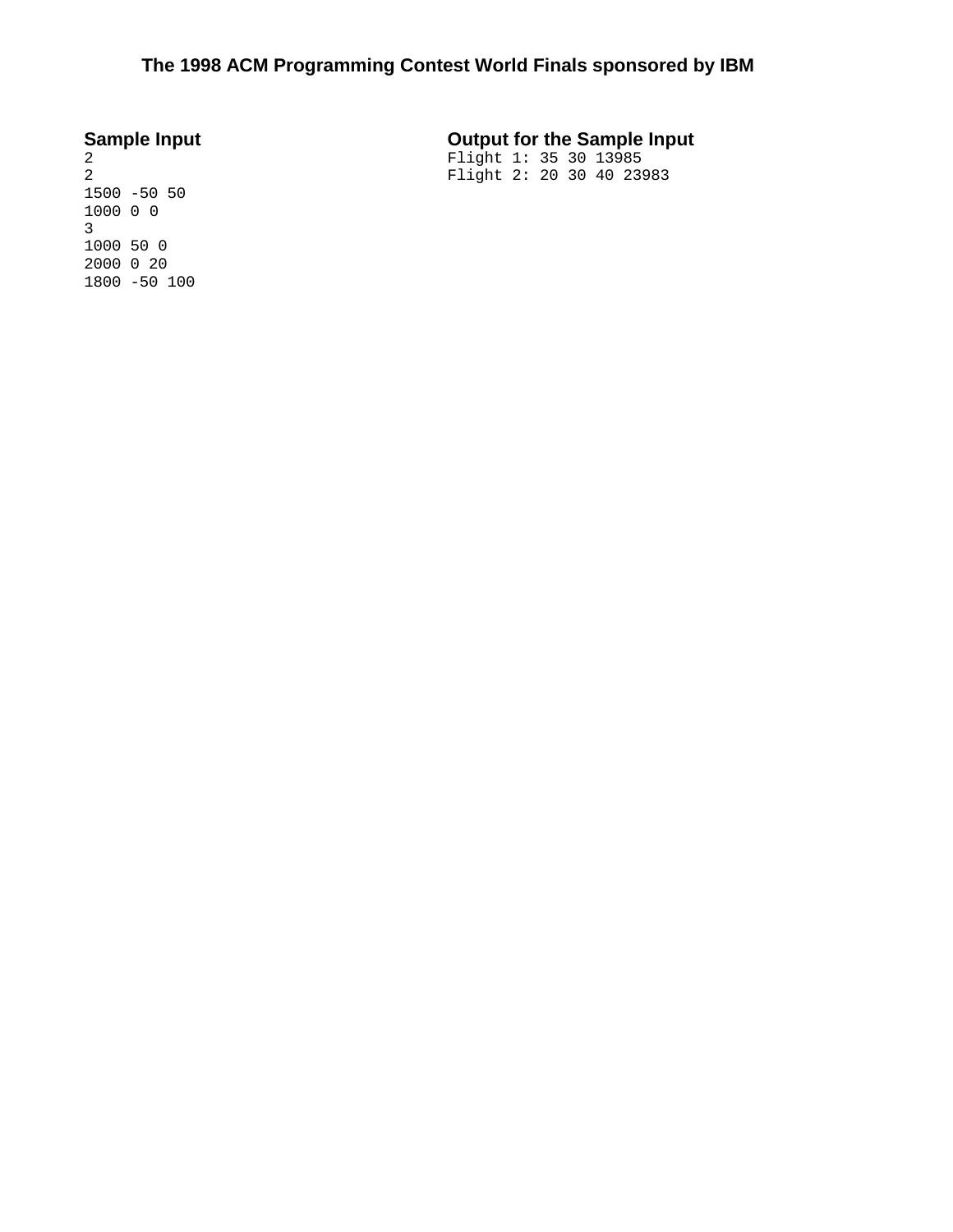

# Lead or Gold Input: leadgold.in

How to make gold from lead has baffled alchemists for centuries. At the last Alchemists Club Meeting (ACM), a sensational breakthrough was announced. By mixing the three chemicals Algolene, Basicine and Cobolase in the correct ratio, one can create a mixture that transforms lead into gold. Since Algolene, Basicine and Cobolase (or A, B, C for short) are generally not sold individually, but rather mixed into solutions, this may not be easy as it seems.

Consider the following example. Two mixtures of Algolene, Basicine and Cobolase are available, in ratios of 1:2:3 and 3:7:1, respectively. By mixing these solutions in a ratio of 1:2 we obtain a solution of A, B, C with ratio 7:16:5. But there is no way to combine these mixtures into a new one with ratio 3:4:5. If we additionally had a solution of ratio 2:1:2, then a 3:4:5 mixture would be possible by combining eight parts of 1:2:3, one part of 3:7:1 and five parts of 2:1:2.

Determining which mixing ratios we can obtain from a given set of solutions is no trivial task. But, as the ACM has shown, it is possibly a very profitable one. You must write a program to find mixing ratios.

#### **Input**

The input file contains several test cases. The first line of each test case contains an integer  $n (0 \le n < 100)$  that represents the number of mixtures in the test case. The next *n* lines each contain three non-negative integers  $a_i, b_i, c_i$ , specifying the ratio  $a_i$ :  $b_i$ :  $c_i$  in which A, B, C occur in the *i*<sup>th</sup> mixture. At least one of these integers is positive for each mixture.

Finally, there is one line containing three non-negative integers *a*, *b*, *c*, which specify the ratio *a*:*b*:*c* in the desired solution. At least one of these integers is positive.

The input file is terminated with the integer 0 on a line by itself following the last test case.

# **Output**

For each test case, output the word "Mixture", followed by the ordinal number of the test case. On the next line, if it is possible to obtain the desired solution by mixing the input solutions, output the word "Possible". Otherwise, output the word "Impossible".

| <b>Sample Input</b> | <b>Output for the Sample Input</b> |  |  |
|---------------------|------------------------------------|--|--|
| 2                   | Mixture 1                          |  |  |
| $1\quad2\quad3$     | Impossible                         |  |  |
| 3 7 1               |                                    |  |  |
| 3 4 5               | Mixture 2                          |  |  |
| 3                   | Possible                           |  |  |
| $1\quad2\quad3$     |                                    |  |  |
| 3 7 1               |                                    |  |  |
| 2 1 2               |                                    |  |  |
| 3 4 5               |                                    |  |  |
| $\Omega$            |                                    |  |  |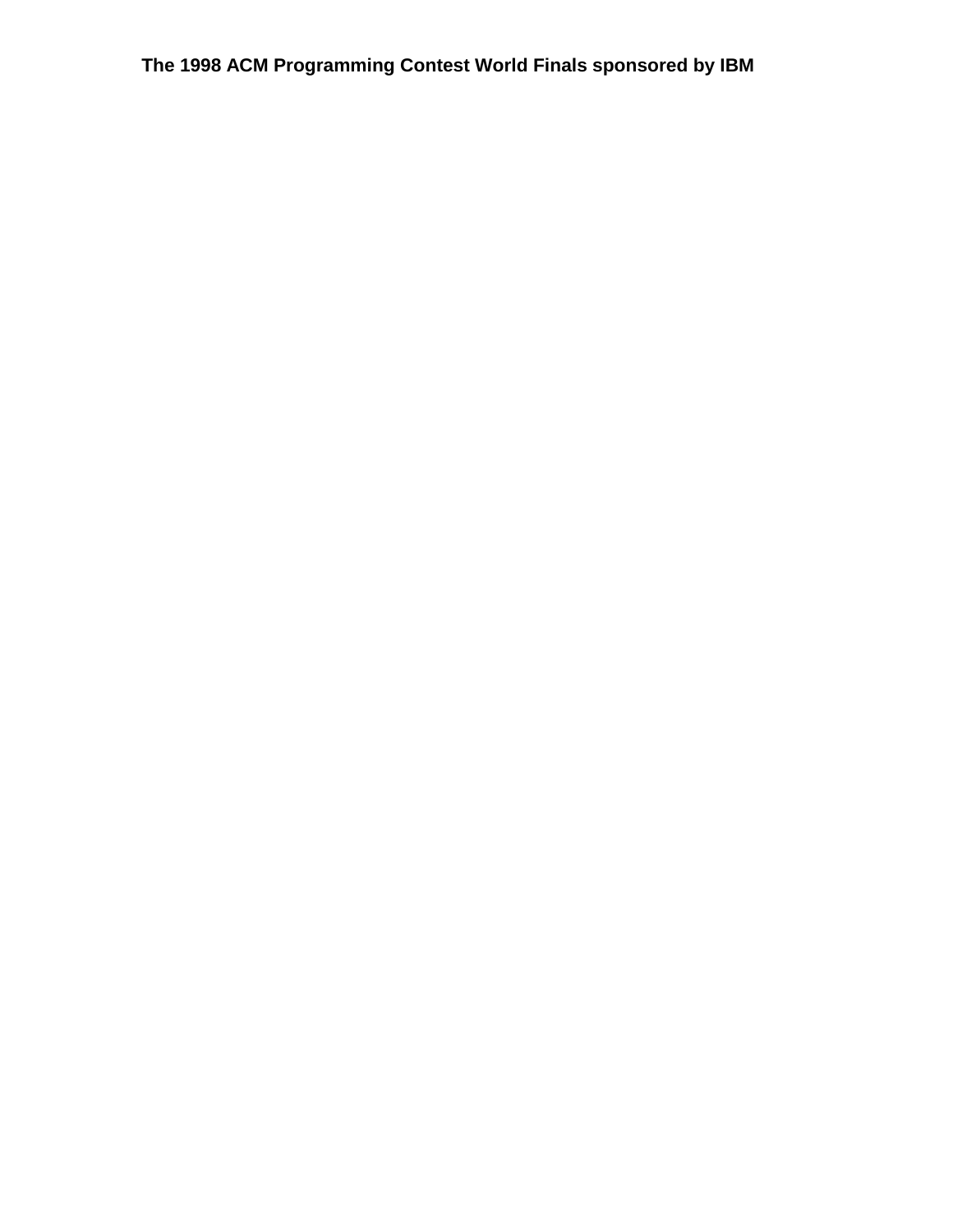

# Problem D Page Selection by Keyword Matching Input: page.in

Anyone who has used the World Wide Web is familiar with search engines used to find pages matching a usergenerated query. Many of these engines are quite sophisticated, using advanced algorithms and parallel searching techniques to provide fast, accurate responses.

This problem is somewhat simpler. A group of web pages has been classified by associating a list of keywords, given in decreasing order of relevance, with each page (i.e., the order of keywords is from the most specific keyword to the least specific). For example, a page on programming in Smalltalk has the keywords Smalltalk, programming, and computers in that order; the most relevant keyword is Smalltalk.

Queries also include a list of keywords, again from most to least relevant. For example, in a query consisting of the keyword Smalltalk followed by the keyword computers, Smalltalk is more important than computers.

In this problem you are to determine the top five (or fewer) pages that match each of an arbitrary number of queries. To determine the strength of the relationship between a query and a web page, assume the keywords for each page and each query are assigned integer weights, in descending order, starting with *N*, where *N* is the maximum number of keywords allowed for a web page and query. The strength of the relationship is the sum of the products of the weights associated with each keyword that appears both in the web page list and the query list. For example, assume the following web pages and keyword lists:

Page 1: Smalltalk, programming, computers Page 2: computers, programming Page 3: computers, Smalltalk

For *N* equal 8, a query with keywords Smalltalk and programming in that order yields a strength rating of 113 for Page 1  $(8*8 + 7*7)$ , 49 for Page 2  $(7*7)$ , and 56 for Page 3  $(8*7)$ . A query with keywords Smalltalk and computers yields a strength rating of 106 for Page 1 ( $8*8 + 7*6$ ), 56 for Page 2 ( $7*8$ ), and 112 for Page 3 ( $8*7 + 7*8$ ).

## **Input**

Input data consist of one line for each web page and query. A line consists of a code letter followed by a list of keywords. Code letters P, Q, and E denote a page, a query, and the end of file respectively. Code letters and keywords are separated by at least one space. Ps and Qs may occur in any order. Pages are added sequentially starting with one. Each page has at least one but no more than 8 keywords. Each word consists of no more than 20 alphabetic characters. The case of characters in the keywords is not significant. There will be a maximum of 25 pages in the input.

Each query also has of a list of between one and eight keywords. Again, a keyword has no more than 20 alphabetic characters, case being insignificant. Number the queries sequentially starting with one.

# **Output**

For each query, identify the 5 (or fewer) pages read so far that are most relevant to the query. Print a single line containing the query identifier, a colon, and the page identifiers of the five most relevant pages in the decreasing order of relevance. Page identifiers consist of the letter "P" followed by the page number. Query identifiers consist of the letter "Q" followed by the query number. If several pages have the same relevance, list them by increasing page number. Do not list pages that have no relationship (zero strength), even if fewer than five pages are identified.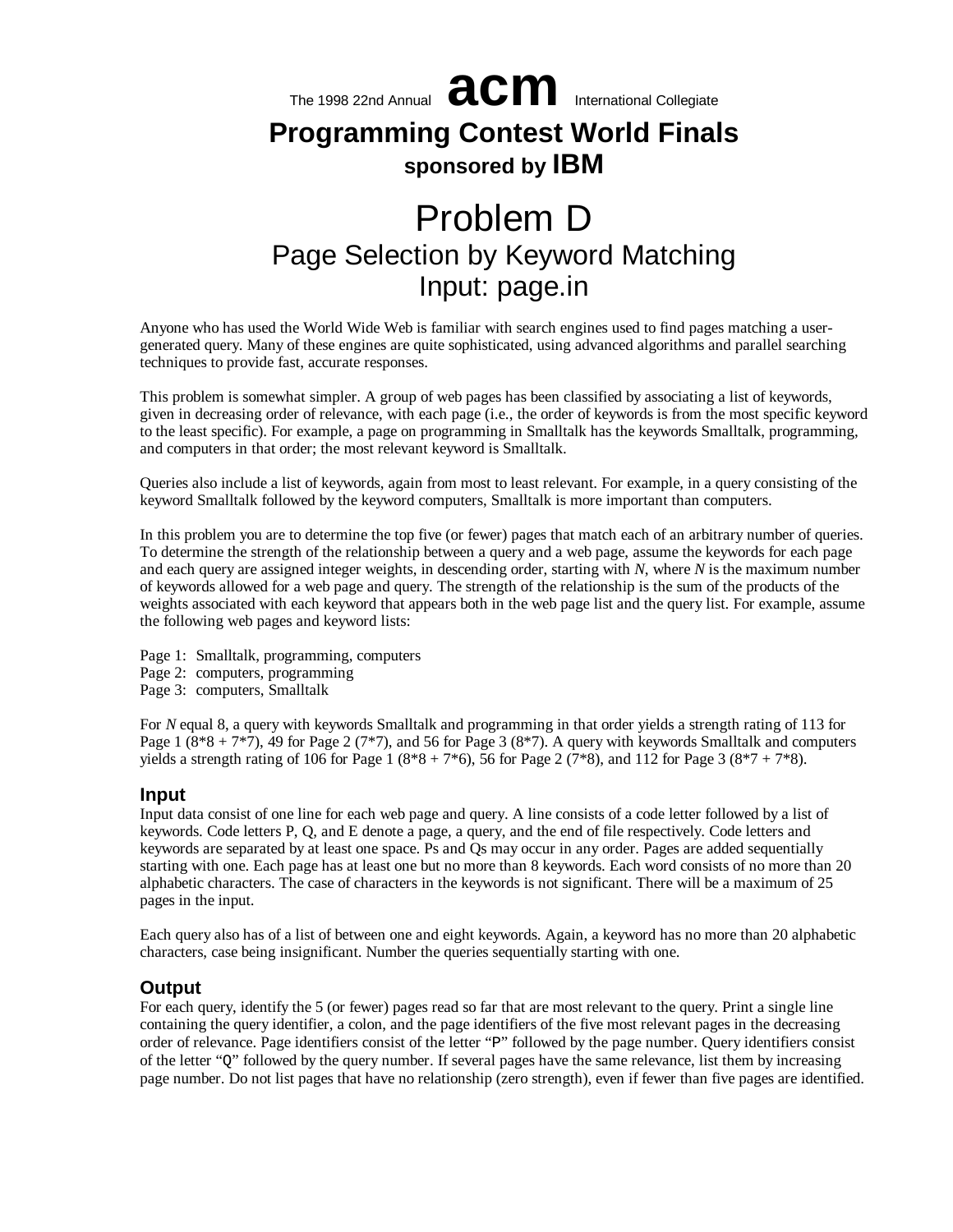- P Smalltalk programming computers
- P computers programming
- P computers Smalltalk
- P FORTRAN programming
- P COBOL programming
- P programming
- Q Smalltalk
- Q programming
- Q computers
- Q Smalltalk computers
- Q Smalltalk programming
- Q cooking French
- $\mathbf{E}$

# **Sample Input Output for the Sample Input**

| Query | Pages          |       |                |                |           |
|-------|----------------|-------|----------------|----------------|-----------|
| 01:   | Ρ1             | P3    |                |                |           |
| 02:   |                | P6 P1 | P <sub>2</sub> | P4             | <b>P5</b> |
| 03:   | P <sub>2</sub> | P3    | P <sub>1</sub> |                |           |
| 04:   | P3             | P1    | P <sub>2</sub> |                |           |
| OS:   | P1             | P3    | P6             | P <sub>2</sub> | P4        |
| Q6:   |                |       |                |                |           |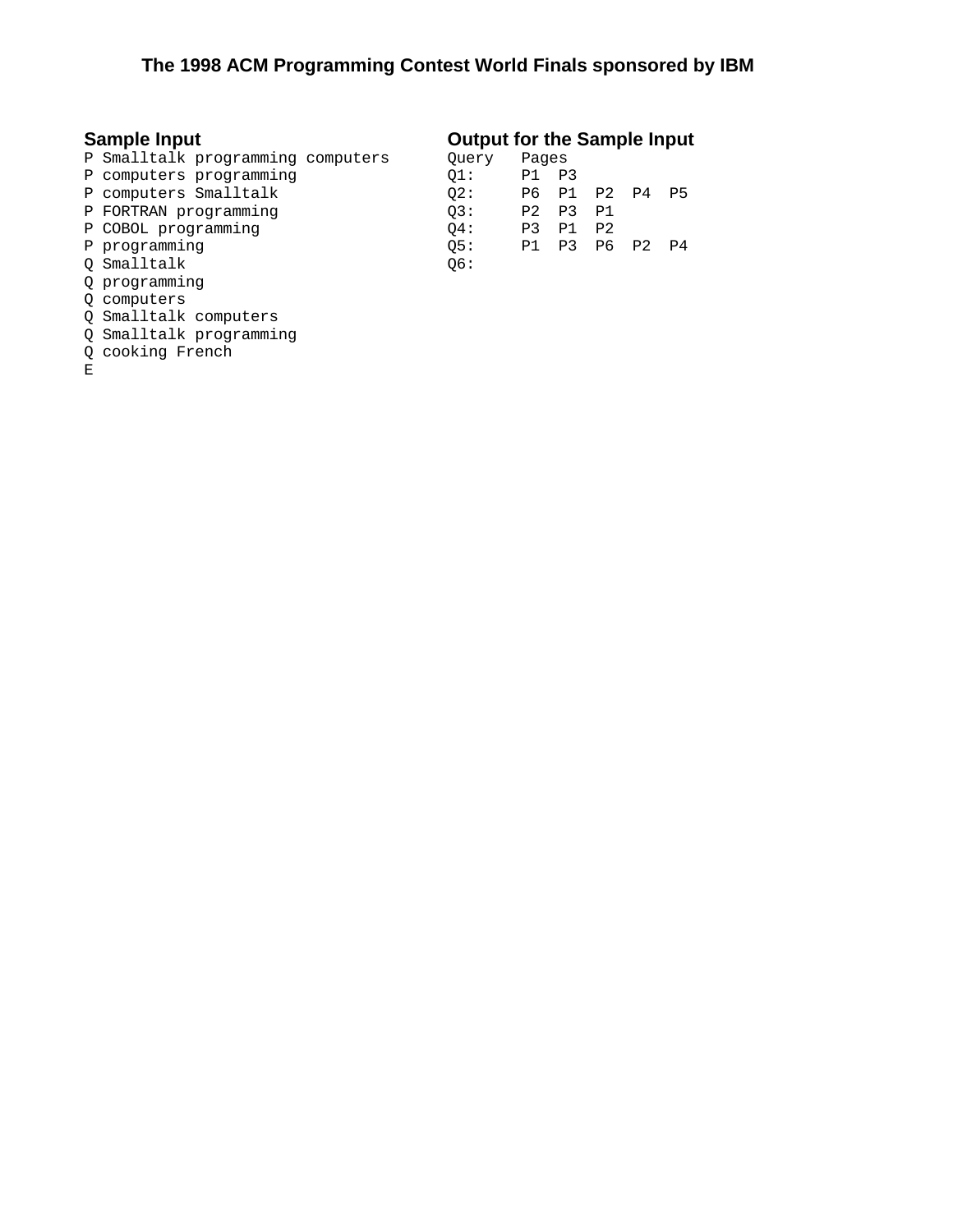

Input: petri.in

A Petri net is a computational model used to illustrate concurrent activity. Each Petri net contains some number of places (represented by circles), transitions (represented by black rectangles), and directed edges used to connect places to transitions, and transitions to places. Each place can hold zero or more tokens (represented by black dots). Here are two examples:



In the first Petri net above, there are two places (P1 and P2) and two transitions (T1 and T2). P1 initially has one token; P2 has none. P1 is an input place for transition T1, and P2 is an output place for T1. In the second example there are three places and three transitions, with three tokens in P1. T2 has two input places, both of which are P2.

# Operation of a Petri Net

Each transition in a Petri net is either enabled or disabled. A transition is enabled if there is at least one token in each of its input places. Any transition can fire whenever it is enabled. If multiple transitions are enabled, any one of them may fire. When a transition fires, one token is removed from each of the input places, and one token is added to each of the output places; this is effectively done atomically, as one action. When there are no enabled transitions, a Petri net is said to be dead.

In the top example only T1 is enabled. When it fires one token is removed from P1, and one token is added to P2. Then T2 is enabled. When it fires one token is removed from P2, and one token is added to P1. Clearly this Petri net will repeat this cycle forever.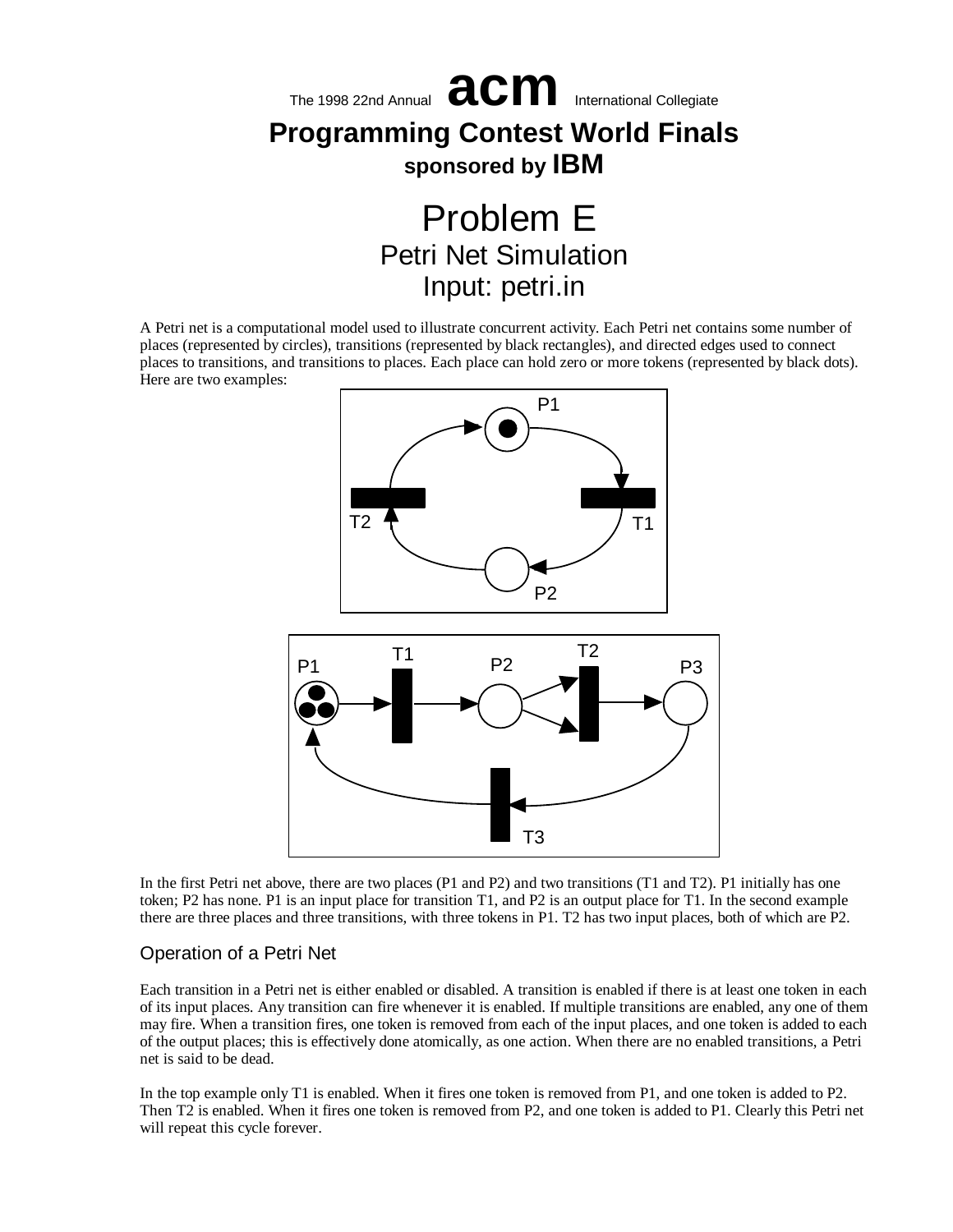The bottom example is more interesting. T1 is enabled and fires, effectively moving a token to P2. At this point T1 is still the only enabled transition (T2 requires that P2 have two tokens before it is enabled). T1 fires again, leaving one token in P1 and two tokens in P2. Now both T1 and T2 are enabled. Assume T2 fires, removing two tokens from P2 and adding one token to P3. Now T1 and T3 are enabled. Continuing until no more transitions are enabled, you should see that only one token will be left in P2 after 9 transition firings. (Note that if T1 had fired instead of T2 when both were enabled, this result would have been the same after 9 firings.)

In this problem you will be presented with descriptions of one or more Petri nets. For each you are to simulate some specified number of transition firings, NF, and then report the number of tokens remaining in the places. If the net becomes dead before NF transition firings, you are to report that fact as well.

## **Input**

Each Petri net description will first contain an integer NP  $(0 < NP < 100)$  followed by NP integers specifying the number of tokens initially in each of the places numbered 1, 2, ..., NP. Next there will appear an integer NT  $(0 < NT < 100)$  specifying the number of transitions. Then, for each transition (in increasing numerical order 1, 2, ..., NT) there will appear a list of integers terminated by zero. The negative numbers in the list will represent the input places, so the number -*n* indicates there is an input place at *n*. The positive numbers in the list will indicate the output places, so the number *p* indicates an output place at *p*. There will be at least one input place and at least one output place for each transition. Finally, after the description of all NT transitions, there will appear an integer indicating the maximum number of firings you are to simulate, NF. The input will contain one or more Petri net descriptions followed by a zero.

# **Output**

For each Petri net description in the input display three lines of output. On the first line indicate the number of the input case (numbered sequentially starting with 1) and whether or not NF transitions were able to fire. If so, indicate the net is still live after NF firings. Otherwise indicate the net is dead, and the number of firings which were completed. In either case, on the second line give the identities of the places which contain one or more tokens after the simulation, and the number of tokens each such place contains. This list should be in ascending order. The third line of output for each set should be blank.

The input data will be selected to guarantee the uniqueness of the correct output displays.

#### **Sample Input Output for the Sample Input**

Case 2: dead after 9 transitions

Places with tokens: 1 (1)

Places with tokens: 2 (1)

Case 1: still live after 100 transitions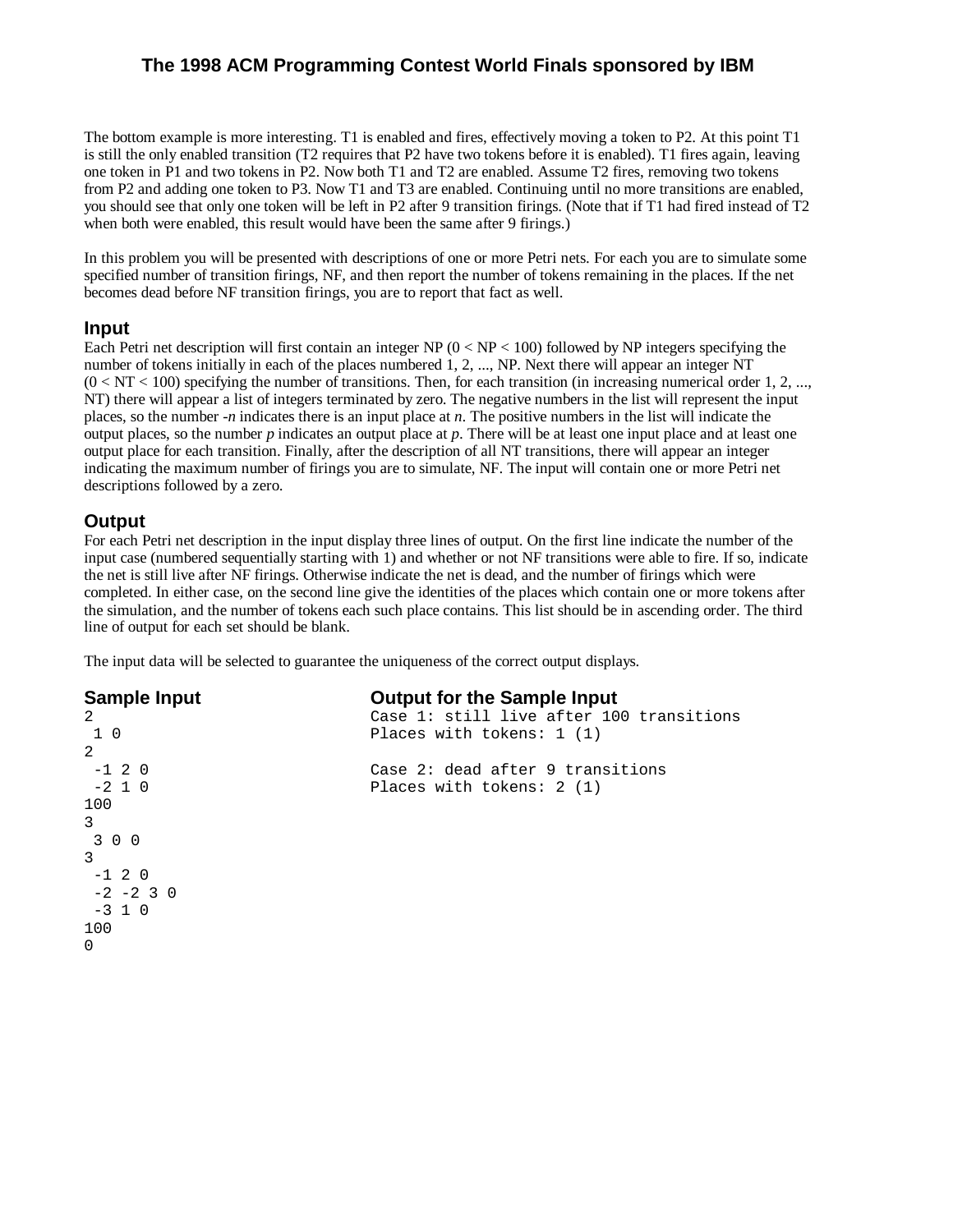

Most drawing or illustration programs have simple tools for creating polygon objects. The better ones can find the regions that are the intersections of two polygons. The picture below shows two polygons, one is a pentagon and the other is a triangle. Their intersection consists of the two dark regions.



IBM has just hired you as a member of a programming team that will create a very sophisticated drawing/illustration program. Your task is to write the part of the program that deals with polygon intersections. Your boss has told you to delay work on the user interface and focus only on the geometric representations of the intersections.

A polygon in the Cartesian plane can be represented by a sequence of points that are its vertices. The vertices in the sequence appear in the order in which they are visited when traveling clockwise around the polygon's boundary; so any two adjacent vertices in the sequence are the endpoints of a line segment that is one of the polygon's sides. The last and the first vertices in the sequence are also endpoints of a side. Vertices are identified by their *x*- and *y*coordinates. Assume the following about each polygon.

- •No point will occur as a vertex (on the same polygon) more than once.
- •Two sides can intersect only at a common endpoint (vertex).
- •The angle between any two sides with a common vertex has a measure that is greater than 0 and less than 360.
- The polygon has at least 3 vertices.

The intersection of two polygons consists of 0 or more connected regions. Your problem is to take two polygons and determine the regions of their intersection that are polygons satisfying the criteria above.

#### **Input**

The input contains several data sets, each consisting of two polygons. Each polygon appears as a sequence of numbers:

$$
n x_1 y_1 x_2 y_2 \dots x_n y_n
$$

where the integer *n* is the number of vertices of the polygon, and the real coordinates  $(x_1, y_1)$  through  $(x_n, y_n)$  are the boundary vertices. The end of input is indicated by two 0's for the values of *n*. These two 0's merely mark the end of data and should not be treated as an additional data set.

#### **Output**

For each data set, your program should output its number (Data set 1, Data set 2, etc.), and the number of regions in the intersection of its two polygons. Label each region in the data set (Region 1, Region 2, etc.) and list its vertices in the order they appear when they are visited going either clockwise or counterclockwise around the boundary of the region. The first vertex printed should be the vertex with the smallest *x*-coordinate (to break ties, use the smallest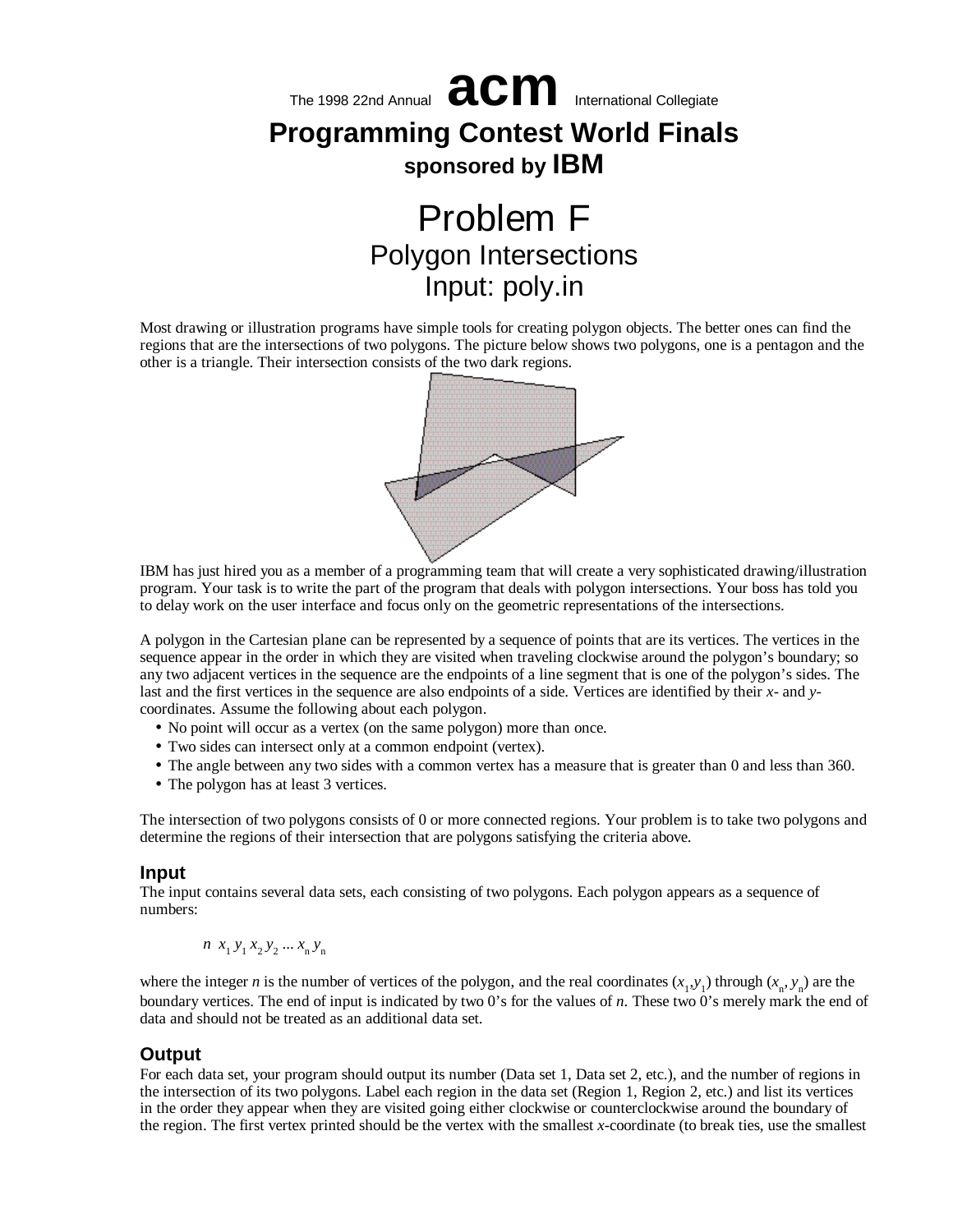*y*-coordinate). No region may include degenerate parts (consisting of adjacent sides whose angle of intersection is 0). If the three endpoints of two adjacent sides are collinear, the two sides should be merged into a single side. Print each vertex in the standard form  $(x, y)$ , where *x* and *y* have two digits to the right of the decimal.

The following sample input contains exactly one data set. (The data set corresponds to the illustration at the beginning of this problem description.)

#### **Sample Input**

3 2 1 0.5 3.5 8 5 5 1.5 3 2 7 6.5 6.5 6.5 3.25 4 4.5  $\,0$ 0

# **Output for the Sample Input**

Data Set 1 Number of intersection regions: 2 Region 1:(1.50,3.00)(1.59,3.72)(3.25,4.05) Region 2:(4.43,4.29)(6.50,4.70)(6.50,4.00)(5.86,3.57)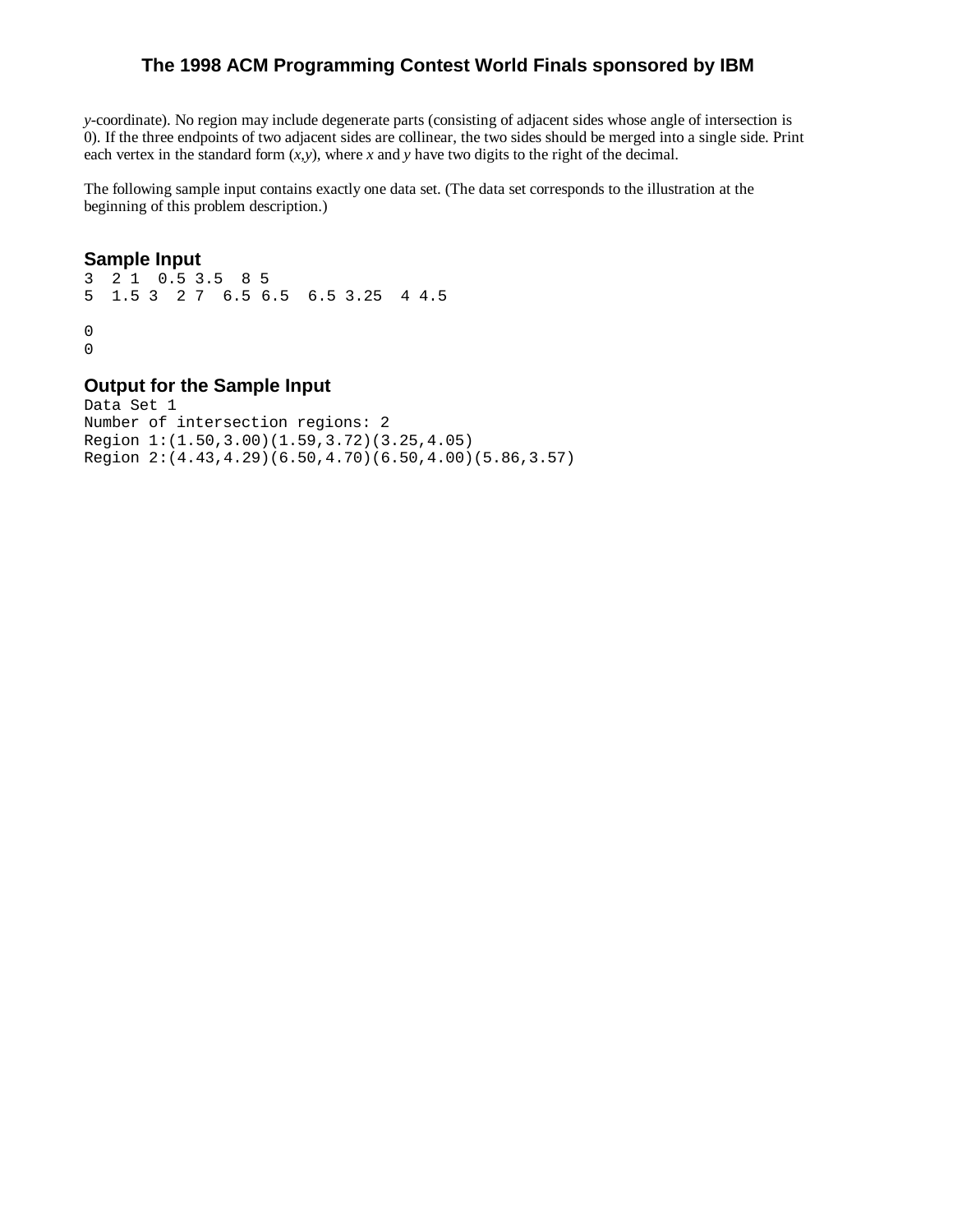

Computer graphics, image processing, and GIS (geographic information systems) all make use of a data structure called a quadtree. Quadtrees represent regional or block data efficiently and support efficient algorithms for operations like the union and intersection of images.

A quadtree for a black and white image is constructed by successively dividing the image into four equal quadrants. If all the pixels in a quadrant are the same color (all black or all white) the division process for that quadrant stops. Quadrants that contain both black and white pixels are subdivided into four equal quadrants and this process continues until each subquadrant consists of either all black or all white pixels. It is entirely possible that some subquadrants consist of a single pixel.

For example, using 0 for white and 1 for black, the region on the left below is represented by the matrix of zeros and ones in the middle. The matrix is divided into subquadrants as shown on the right where gray squares represent subquadrants that consist entirely of black pixels.



A quadtree is constructed from the block structure of an image. The root of the tree represents the entire array of pixels. Each non-leaf node of a quadtree has four children, corresponding to the four subquadrants of the region represented by the node. Leaf nodes represent regions that consist of pixels of the same color and thus are not subdivided. For example, the image shown above, with the block structure on the right, is represented by the quadtree below.



Leaf nodes are white if they correspond to a block of all white pixels, and black if they correspond to a block of all black pixels. In the tree, each leaf node is numbered corresponding to the block it represents in the diagram above. The branches of a non-leaf node are ordered from left-to-right as shown for the northwest, northeast, southwest, and southeast quadrants (or upper-left, upper-right, lower-left, lower-right).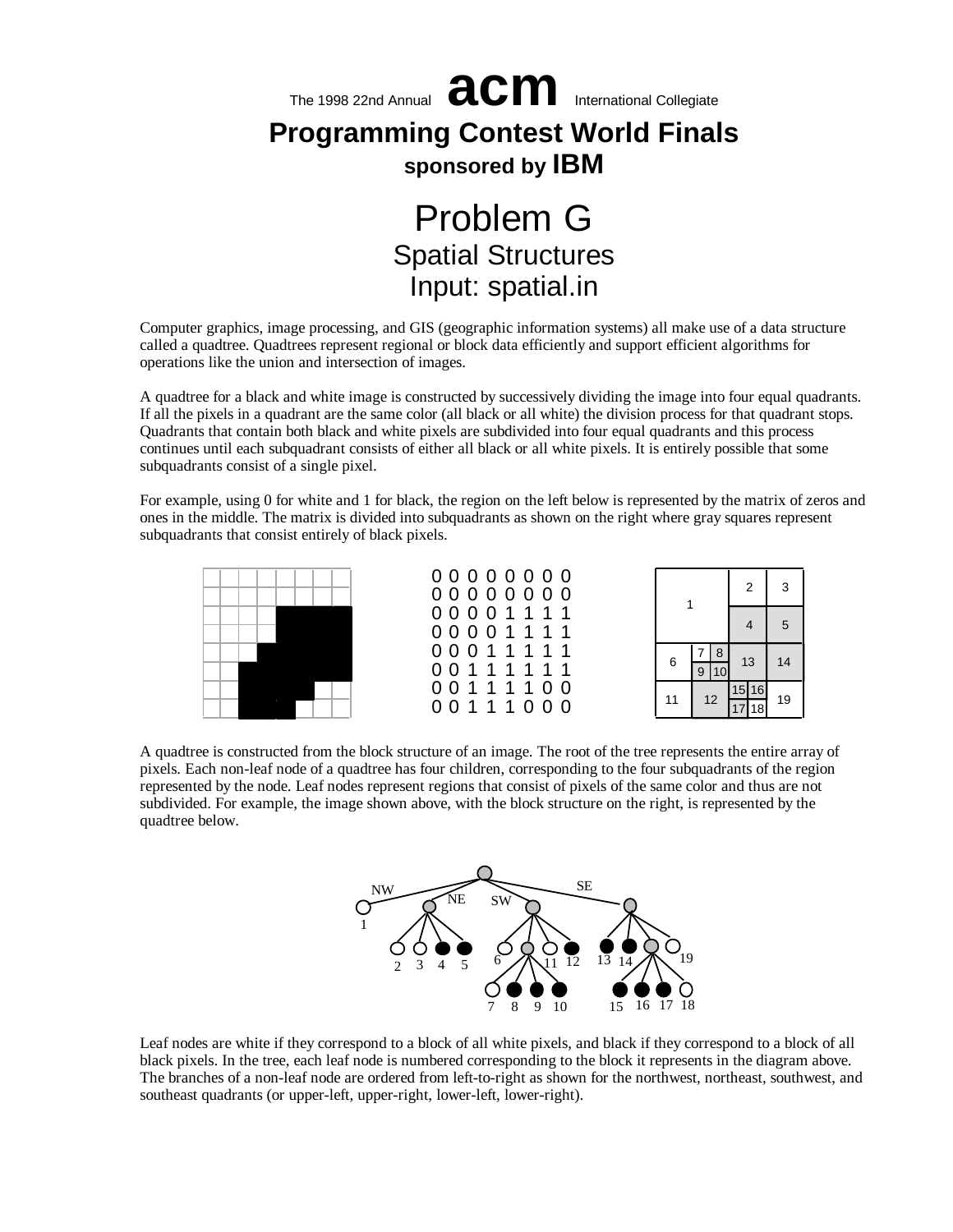A tree can be represented by a sequence of numbers representing the root-to-leaf paths of black nodes. Each path is a base five number constructed by labeling branches with 1, 2, 3, or 4 with NW = 1, NE = 2, SW = 3, SE = 4, and with the least significant digit of the base five number corresponding to the branch from the root. For example, the node labeled 4 has path NE, SW which is  $32<sub>5</sub>$  (base 5) or  $17<sub>10</sub>$  (base 10); the node labeled 12 has path SW, SE or  $43<sub>5</sub> = 23<sub>10</sub>$ ; and the node labeled 15 has path SE, SW, NW or  $134<sub>5</sub> = 44<sub>10</sub>$ . The entire tree is represented by the sequence of numbers (in base 10)

9 14 17 22 23 44 63 69 88 94 113

Write a program that converts images into root-to-leaf paths and converts root-to-leaf paths into images.

#### **Input**

The input contains one or more images. Each image is square, and the data for an image starts with an integer *n*, where  $|n|$  is the length of a side of the square (always a power of two, with  $|n| < 64$ ) followed by a representation of the image. A representation is either a sequence of  $n^2$  zeros and ones comprised of |*n*| lines of |*n*| digits per line, or the sequence of numbers that represent the root-to-leaf paths of each black node in the quadtree that represents the image.

If *n* is positive, the zero/one representation follows; if *n* is negative, the sequence of black node path numbers (in base 10) follows. The sequence is terminated by the number -1. A one-node tree that represents an all-black image is represented by the number 0. A one-node tree that represents an all-white image is represented by an empty sequence (no numbers).

The end of data is signaled by a value of 0 for *n*.

# **Output**

For each image in the input, first output the number of the image, as shown in the sample output. Then output the alternate form of the image.

If the image is represented by zeros and ones, the output consists of root-to-leaf paths of all black nodes in the quadtree that represents the image. The values should be base 10 representations of the base 5 path numbers, and the values should be printed in sorted order. If there are more than 12 black nodes, print a newline after every 12 nodes. The total number of black nodes should be printed after the path numbers.

If the image is represented by the root-to-leaf paths of black nodes, the output consists of an ASCII representation of the image with the character '.' used for white/zero and the character '\*' used for black/one. There should be *n* characters per line for an *n*×*n* image.

| <b>Sample Input</b>                 | <b>Output for the Sample Input</b> |
|-------------------------------------|------------------------------------|
| 8                                   | Image <sub>1</sub>                 |
| 00000000                            | 9 14 17 22 23 44 63 69 88 94 113   |
| 00000000                            | Total number of black nodes = 11   |
| 00001111                            |                                    |
| 00001111                            | Image 2                            |
| 00011111                            | .                                  |
| 00111111                            | .                                  |
| 00111100                            | $\cdots$ ****                      |
| 00111000                            | $\cdots$ ****                      |
| -8                                  | *****                              |
| 9 14 17 22 23 44 63 69 88 94 113 -1 | ******                             |
| 2                                   | $***$                              |
| 00                                  | $\ldots$ ***                       |
| 0 <sub>0</sub>                      |                                    |
| $-4$                                | Image <sub>3</sub>                 |
| $0 - 1$                             | Total number of black nodes = $0$  |
| $\Omega$                            |                                    |
|                                     | Image <sub>4</sub>                 |
|                                     | ****                               |
|                                     | ****                               |
|                                     | ****                               |
|                                     | ****                               |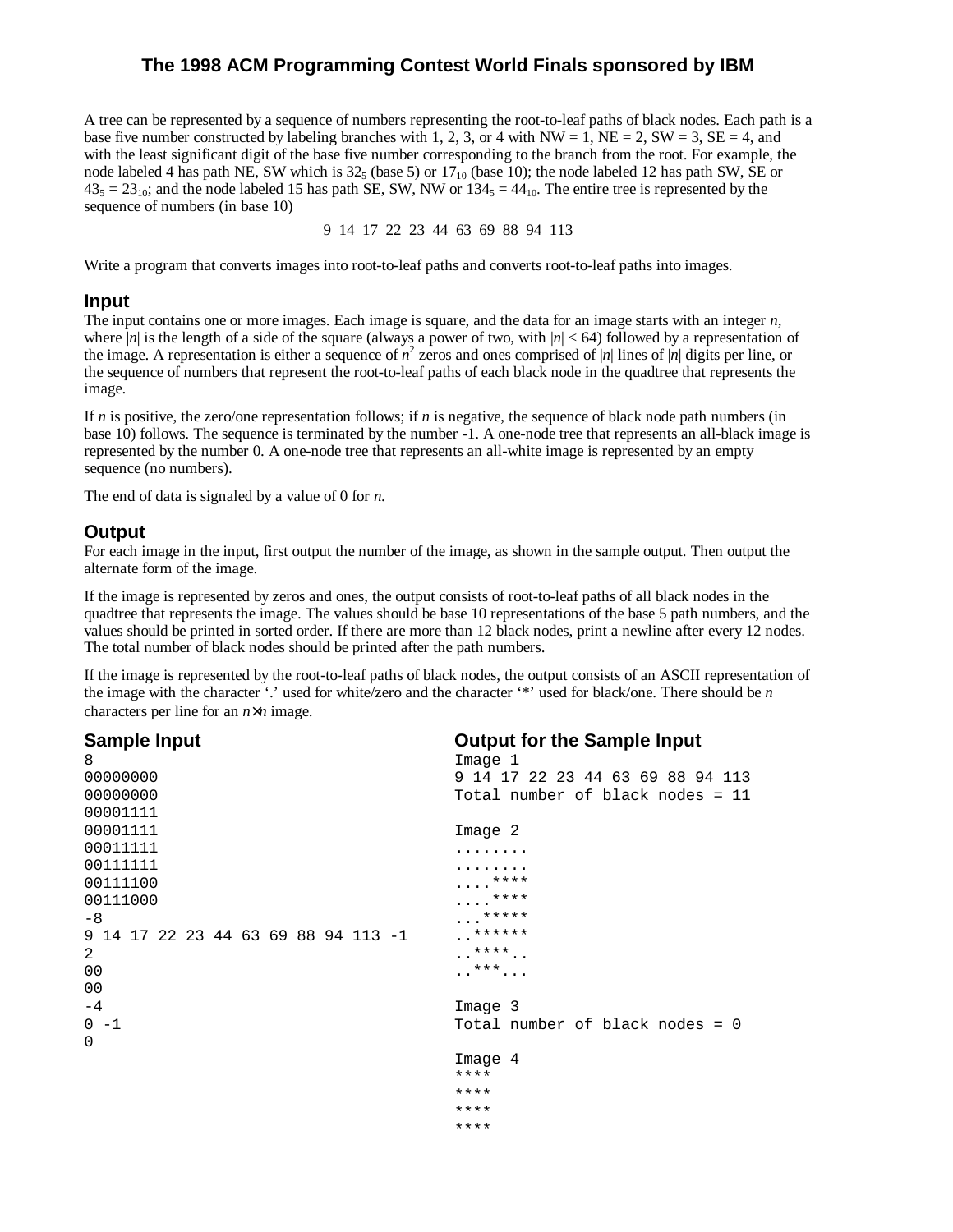

One of the many problems in computer-generated graphics is realistically modeling the "orderly randomness" of things like mountain ranges and city skylines. A new student intern at a graphics company had an idea— use fluctuations in number representations to model height. In this problem you will compute several such number representations and show the "skylines" they produce.

Let *n* be any positive integer, and let *b* be an integer greater than or equal to 2. The *complete base-b expansion of n* is obtained as follows. First write the usual base-*b* expansion of *n*, which is just a sum of powers of *b*, each multiplied by a coefficient between 1 and *b*-1, omitting terms with zero coefficients. For example, if *n* = 20000 and  $b = 3$ , the base-3 expansion of 20000 is given by

$$
20000 = 3^9 + 3^5 + 2 \times 3^3 + 2 \times 3^2 + 2
$$

To obtain the *complete* base-*b* expansion, we apply the same procedure to the exponents until all numbers are represented in base *b*. For  $n = 20000$  and  $b = 3$  we would have

$$
20000 = 3^{3^2} + 3^{3+2} + 2 \times 3^3 + 2 \times 3^2 + 2
$$

As another example, consider  $n = 16647$  and  $b = 2$ . The resulting expansion is

$$
16647 = 2^{2^{2+1}+2^2+2} + 2^{2^{2+1}} + 2^2 + 2 + 1
$$

The rising and falling heights of the numbers form the number's "skyline."

For each pair of integers *n* and *b* in the input, display the complete base-*b* representation of *n*. Your display should use multiple output lines for different exponent heights. The display must begin with  $n =$ , followed by the expansion. Answers should use an asterisk (\*) as the multiplication symbol between coefficients and powers of *b*. Zero terms must not be printed, and unnecessary coefficients and exponents must not be shown (for example, display 1 instead of  $b^0$ ,  $b^2$  instead of  $1*b^2$  and b instead of  $b^1$ ). To assist in accurately viewing the skyline of the number, the display must show one character (either a digit,  $+$ , or  $*$ ) per column of the multi-line display; there must be no unnecessary spaces. The correct format is illustrated in the sample output shown below.

Answers must be displayed using no more than 80 columns. Expansions requiring more than 80 columns must be split between terms, and a second set of display lines used to show the remaining portion of the expansion. The second part of the answer must begin in the same column as the previous part of the answer. See the sample output for an example.

#### **Input**

Input is a sequence of pairs of integers, *n* and *b*, followed by a pair of zeroes. Each value for *n* will be positive, and each value for *b* will be greater than or equal to 2. No value will exceed the maximum signed integer size for the machine.